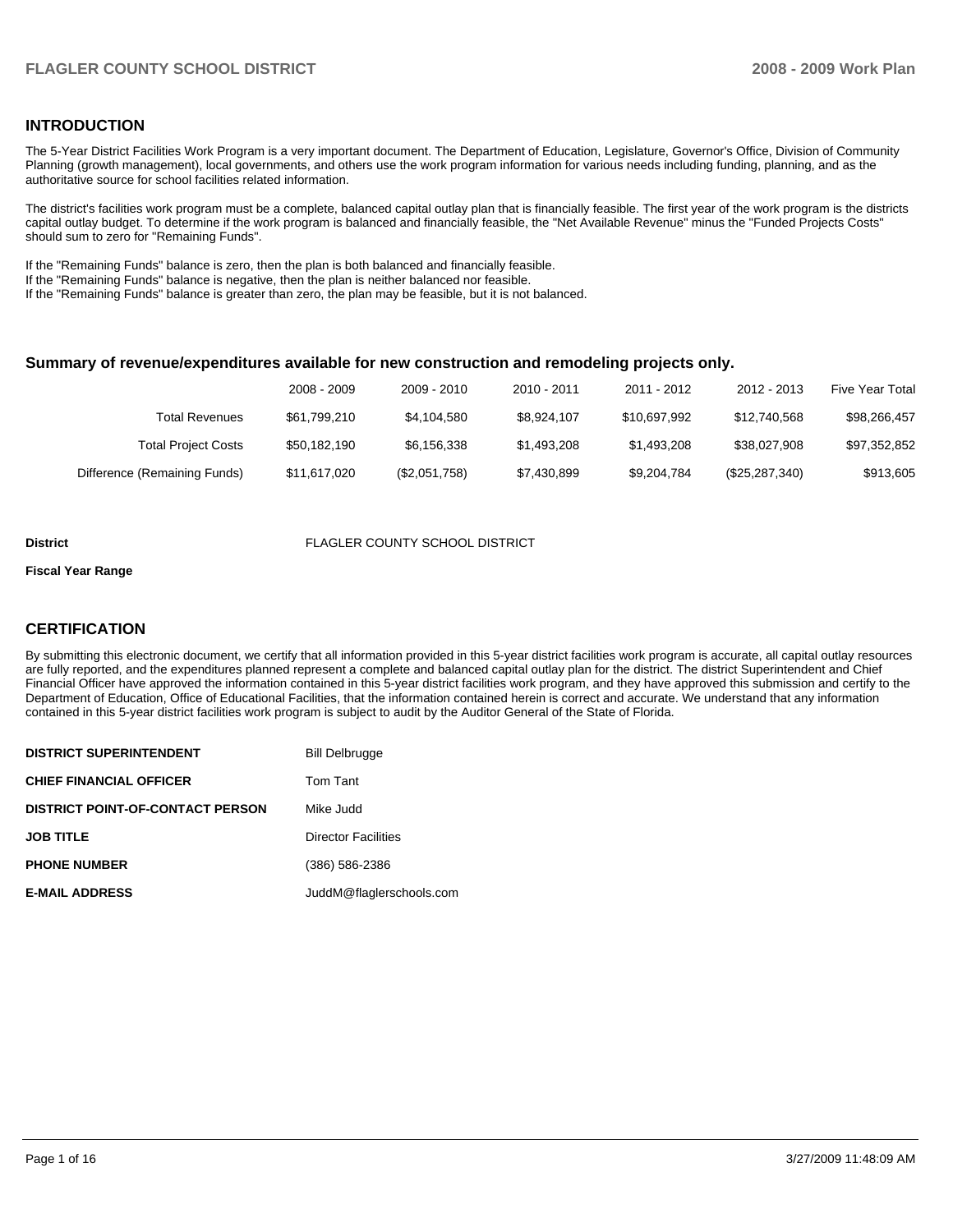# **Expenditures**

#### **Expenditure for Maintenance, Repair and Renovation from 2-Mills and PECO**

Annually, prior to the adoption of the district school budget, each school board must prepare a tentative district facilities work program that includes a schedule of major repair and renovation projects necessary to maintain the educational and ancillary facilities of the district.

| Item                                          | 2008 - 2009<br><b>Actual Budget</b> | 2009 - 2010<br>Projected | 2010 - 2011<br>Projected | 2011 - 2012<br>Projected | 2012 - 2013<br>Projected | <b>Total</b> |
|-----------------------------------------------|-------------------------------------|--------------------------|--------------------------|--------------------------|--------------------------|--------------|
| <b>HVAC</b>                                   | \$0                                 | \$0                      | \$0                      | \$0                      | \$0                      | \$0          |
| Locations: No Locations for this expenditure. |                                     |                          |                          |                          |                          |              |
| Flooring                                      | \$0                                 | \$0                      | \$0                      | \$0                      | \$0                      | \$0          |
| Locations: No Locations for this expenditure. |                                     |                          |                          |                          |                          |              |
| Roofing                                       | \$0                                 | \$0                      | \$0                      | \$0                      | \$0                      | \$0          |
| Locations: No Locations for this expenditure. |                                     |                          |                          |                          |                          |              |
| Safety to Life                                | \$0                                 | \$0                      | \$0                      | \$0                      | \$0                      | \$0          |
| Locations: No Locations for this expenditure. |                                     |                          |                          |                          |                          |              |
| Fencing                                       | \$0                                 | \$0                      | \$0                      | \$0                      | \$0                      | \$0          |
| Locations: No Locations for this expenditure. |                                     |                          |                          |                          |                          |              |
| Parking                                       | \$0                                 | \$0                      | \$0                      | \$0                      | \$0                      | \$0          |
| Locations: No Locations for this expenditure. |                                     |                          |                          |                          |                          |              |
| Electrical                                    | \$0                                 | \$0                      | \$0                      | \$0                      | \$0                      | \$0          |
| Locations: No Locations for this expenditure. |                                     |                          |                          |                          |                          |              |
| Fire Alarm                                    | \$0                                 | \$0                      | \$0                      | \$0                      | \$0                      | \$0          |
| Locations: No Locations for this expenditure. |                                     |                          |                          |                          |                          |              |
| Telephone/Intercom System                     | \$0                                 | \$0                      | \$0                      | \$0                      | \$0                      | \$0          |
| Locations: No Locations for this expenditure. |                                     |                          |                          |                          |                          |              |
| <b>Closed Circuit Television</b>              | \$0                                 | \$0                      | \$0                      | \$0                      | \$0                      | \$0          |
| Locations: No Locations for this expenditure. |                                     |                          |                          |                          |                          |              |
| Paint                                         | \$0                                 | \$0                      | \$0                      | \$0                      | \$0                      | \$0          |
| Locations: No Locations for this expenditure. |                                     |                          |                          |                          |                          |              |
| Maintenance/Repair                            | \$380,506                           | \$456,958                | \$611,573                | \$578,508                | \$576,489                | \$2,604,034  |
| Locations: CENTRAL SERVICES COMPLEX           |                                     |                          |                          |                          |                          |              |
| <b>Sub Total:</b>                             | \$380,506                           | \$456,958                | \$611,573                | \$578,508                | \$576,489                | \$2,604,034  |

| IPECO Maintenance Expenditures | \$380,506   | \$456,958   | \$611,573]  | \$578,508   | \$576,489   | \$2,604,034  |
|--------------------------------|-------------|-------------|-------------|-------------|-------------|--------------|
| Two Mill Sub Total:            | \$3,376,215 | \$7,600,000 | \$7,000,000 | \$7,000,000 | \$7,000,000 | \$31,976,215 |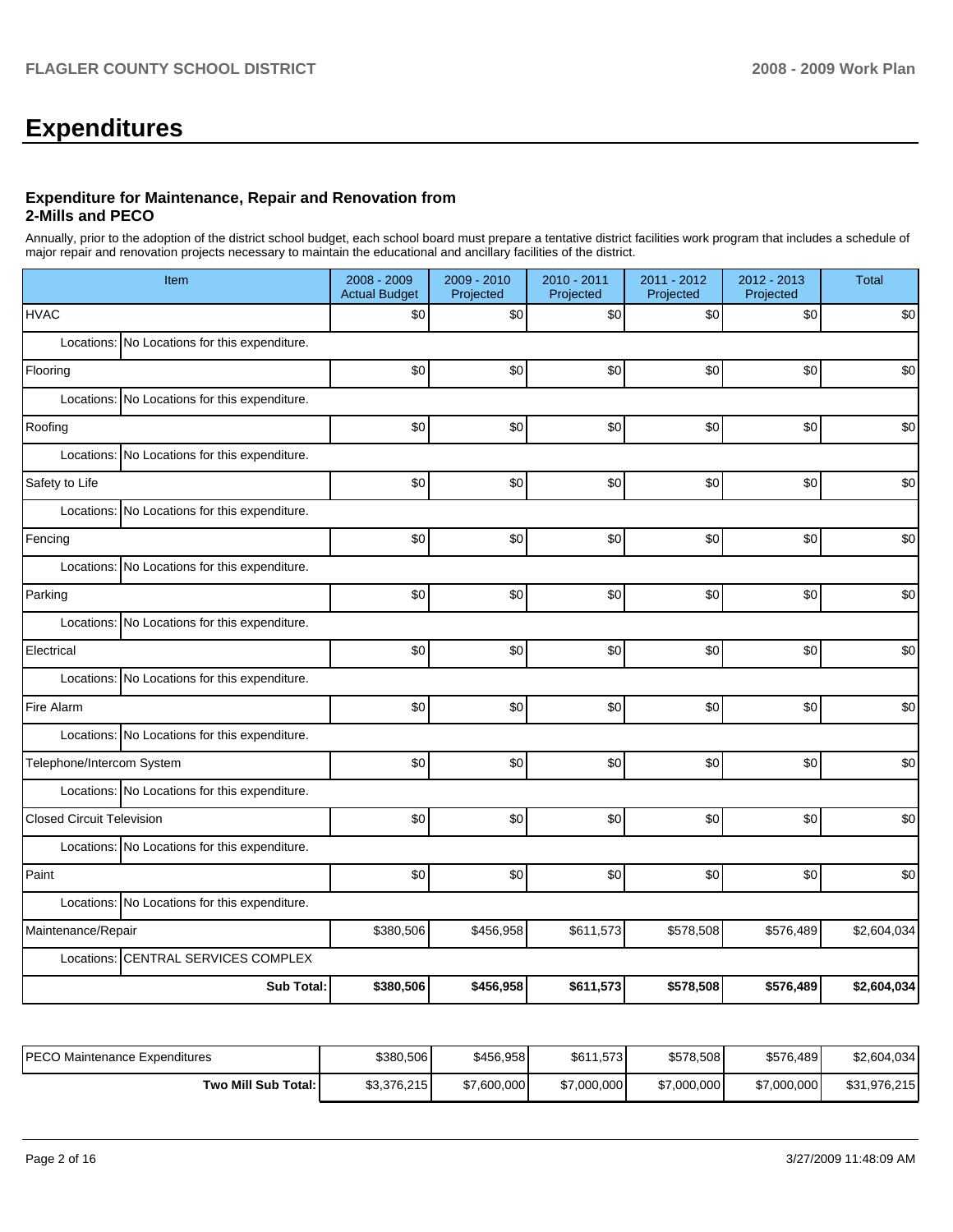| Other Items                                                                                                                                                                                                                                                                                         | $2008 - 2009$<br><b>Actual Budget</b> | $2009 - 2010$<br>Projected | $2010 - 2011$<br>Projected | $2011 - 2012$<br>Projected | $2012 - 2013$<br>Projected | Total        |  |  |  |
|-----------------------------------------------------------------------------------------------------------------------------------------------------------------------------------------------------------------------------------------------------------------------------------------------------|---------------------------------------|----------------------------|----------------------------|----------------------------|----------------------------|--------------|--|--|--|
| Roofing, paving, HVAC 23 projects                                                                                                                                                                                                                                                                   | \$351,000                             | \$5,000,000                | \$5,000,000                | \$5,000,000                | \$5,000,000                | \$20,351,000 |  |  |  |
| Locations BELLE TERRE ELEMENTARY, BUDDY TAYLOR MIDDLE, BUNNELL ELEMENTARY, COUNTY ADMINISTRATION (NEW), FLAGLER-<br>PALM COAST SENIOR HIGH, INDIAN TRAILS SCHOOL, LEWIS E WADSWORTH ELEMENTARY, MATANZAS HIGH SCHOOL, OLD<br>KINGS ELEMENTARY, PATHWAYS ACADEMY, RYMFIRE ELEMENTARY                 |                                       |                            |                            |                            |                            |              |  |  |  |
| school maint/renov. to general fund                                                                                                                                                                                                                                                                 | \$1,425,215                           | \$1,000,000                | \$0 <sub>1</sub>           | \$0                        | \$0                        | \$2,425,215  |  |  |  |
| Locations BELLE TERRE ELEMENTARY, BUDDY TAYLOR MIDDLE, BUNNELL ELEMENTARY, CENTRAL SERVICES COMPLEX, COUNTY<br>ADMINISTRATION (NEW), FLAGLER-PALM COAST SENIOR HIGH, INDIAN TRAILS SCHOOL, LEWIS E WADSWORTH ELEMENTARY,<br>MATANZAS HIGH SCHOOL, OLD KINGS ELEMENTARY, PATHWAYS ACADEMY            |                                       |                            |                            |                            |                            |              |  |  |  |
| maintenance service contracts                                                                                                                                                                                                                                                                       | \$1,600,000                           | \$1,600,000                | \$2,000,000                | \$2,000,000                | \$2,000,000                | \$9,200,000  |  |  |  |
| Locations BELLE TERRE ELEMENTARY, BUDDY TAYLOR MIDDLE, BUNNELL ELEMENTARY, CENTRAL SERVICES COMPLEX, COUNTY<br>ADMINISTRATION (NEW), FLAGLER COUNTY ADULT SCHOOL, FLAGLER-PALM COAST SENIOR HIGH, INDIAN TRAILS SCHOOL,<br>LEWIS E WADSWORTH ELEMENTARY, MATANZAS HIGH SCHOOL, OLD KINGS ELEMENTARY |                                       |                            |                            |                            |                            |              |  |  |  |
| Total:                                                                                                                                                                                                                                                                                              | \$3,756,721                           | \$8,056,958                | \$7,611,573                | \$7,578,508                | \$7,576,489                | \$34,580,249 |  |  |  |

# **Local Two Mill Expenditure For Maintenance, Repair and Renovation**

Anticipated expenditures expected from local funding sources over the years covered by the current work plan.

| Item                                       | $2008 - 2009$<br><b>Actual Budget</b> | $2009 - 2010$<br>Projected | $2010 - 2011$<br>Projected | 2011 - 2012<br>Projected | $2012 - 2013$<br>Projected | Total            |
|--------------------------------------------|---------------------------------------|----------------------------|----------------------------|--------------------------|----------------------------|------------------|
| Remaining Maint and Repair from 1.75 Mills | \$3,376,215                           | \$7,600,000                | \$7,000,000                | \$7,000,000              | \$7,000,000                | \$31,976,215     |
| Maintenance/Repair Salaries                | \$0                                   | \$0                        | \$0                        | \$0                      | \$0                        | \$0              |
| <b>School Bus Purchases</b>                | \$1,800,000                           | \$800,000                  | \$800,000                  | \$1,800,000              | \$1,800,000                | \$7,000,000      |
| <b>Other Vehicle Purchases</b>             | \$0                                   | \$0                        | \$0                        | \$0                      | \$0                        | \$0              |
| Capital Outlay Equipment                   | \$1,500,000                           | \$1,000,000                | \$500,000                  | \$1,000,000              | \$1,000,000                | \$5,000,000      |
| Rent/Lease Payments                        | \$0                                   | \$0                        | \$0                        | \$0                      | \$0                        | \$0              |
| <b>COP Debt Service</b>                    | \$6,437,938                           | \$6,409,937                | \$6,409,937                | \$6,409,937              | \$6,409,937                | \$32,077,686     |
| Rent/Lease Relocatables                    | \$1,000,000                           | \$0                        | \$0                        | \$0                      | \$0                        | \$1,000,000      |
| <b>Environmental Problems</b>              | \$0                                   | \$0                        | \$0                        | \$0                      | \$0                        | \$0              |
| ls.1011.14 Debt Service                    | \$0                                   | \$0                        | \$0                        | \$0                      | \$0                        | \$0              |
| <b>Special Facilities Account</b>          | \$0                                   | \$0                        | \$0                        | \$0                      | \$0                        | \$0 <sub>1</sub> |
| Software license                           | \$1,300,000                           | \$1,300,000                | \$1,000,000                | \$1,000,000              | \$1,000,000                | \$5,600,000      |
| School Update Computer All Sites           | \$3,000,000                           | \$1,000,000                | \$1,000,000                | \$2,000,000              | \$2,000,000                | \$9,000,000      |
| property insurance                         | \$800,000                             | \$900,000                  | \$1,000,000                | \$1,000,000              | \$1,000,000                | \$4,700,000      |
| <b>Local Expenditure Totals:</b>           | \$19,214,153                          | \$19,009,937               | \$17,709,937               | \$20,209,937             | \$20,209,937               | \$96,353,901     |

# **Revenue**

# **2 Mill Revenue Source**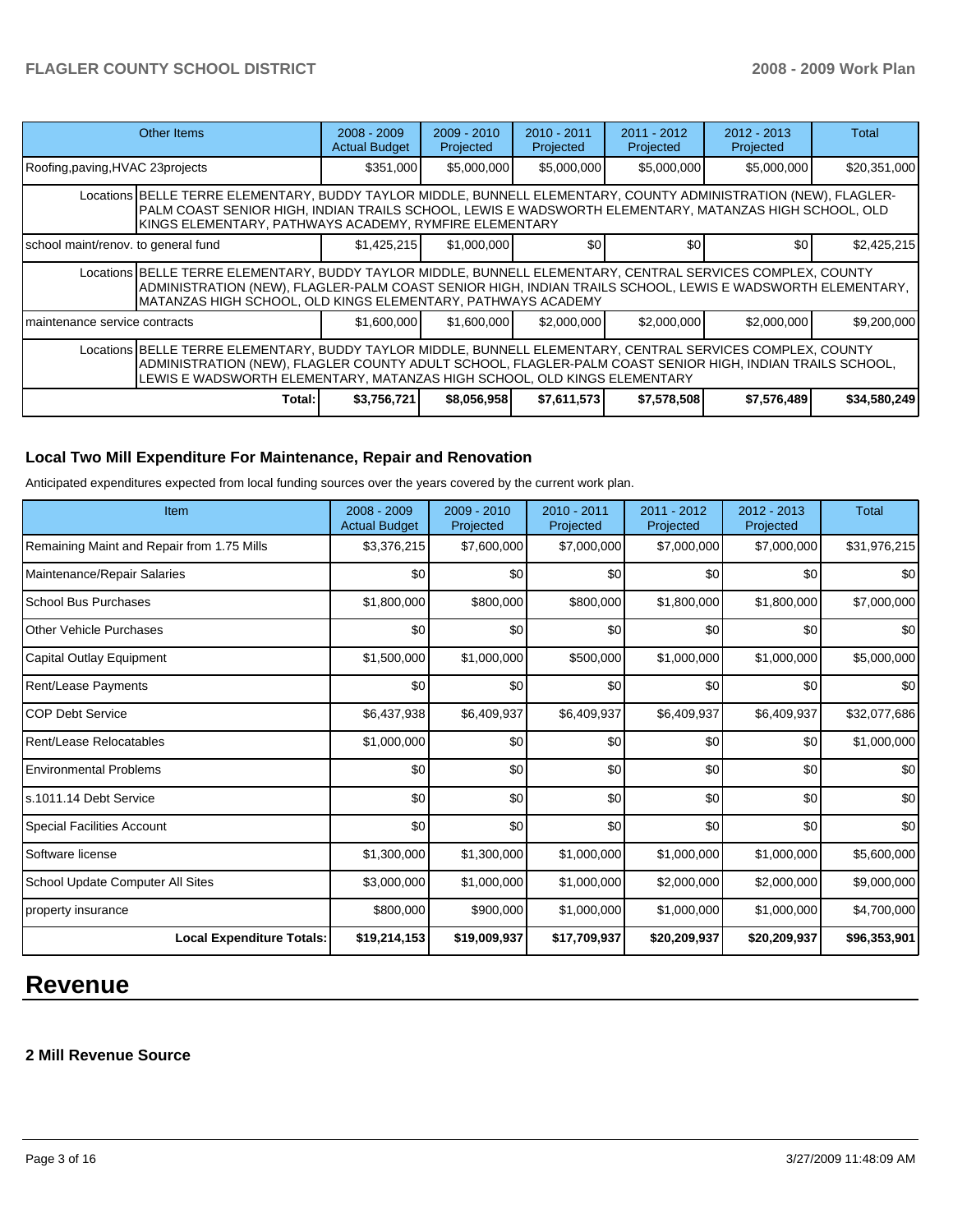# FLAGLER COUNTY SCHOOL DISTRICT **2008 - 2009 Work Plan**

Schedule of Estimated Capital Outlay Revenue from each currently approved source which is estimated to be available for expenditures on the projects included in the tentative district facilities work program. All amounts are NET after considering carryover balances, interest earned, new COP's, 1011.14 and 1011.15 loans, etc. Districts cannot use 2-Mill funds for salaries except for those explicitly associated with maintenance/repair projects. (1011.71 (5), F.S.)

| Item                                                                              | Fund | $2008 - 2009$<br><b>Actual Value</b> | $2009 - 2010$<br>Projected | $2010 - 2011$<br>Projected | 2011 - 2012<br>Projected | $2012 - 2013$<br>Projected | Total            |
|-----------------------------------------------------------------------------------|------|--------------------------------------|----------------------------|----------------------------|--------------------------|----------------------------|------------------|
| (1) Non-exempt property<br>lassessed valuation                                    |      | \$12,296,636,850                     | \$12,318,893,853           | \$13,039,576,544           | \$14,123,393,520         | \$15,463,038,368           | \$67,241,539,135 |
| $(2)$ The Millege projected for<br>discretionary capital outlay per<br>Is.1011.71 |      | 1.75                                 | 1.75                       | 1.75                       | 1.75                     | 1.75                       |                  |
| $(3)$ Full value of the 2-Mill<br>discretionary capital outlay per<br>ls.1011.71  |      | \$20,443,159                         | \$20,480,161               | \$21,678,296               | \$23,480,142             | \$25,707,301               | \$111,789,059    |
| $(4)$ Value of the portion of the 2-<br>Mills ACTUALLY levied                     | 370  | \$20,443,159                         | \$20,480,161               | \$21,678,296               | \$23,480,142             | \$25,707,301               | \$111,789,059    |
| $(5)$ Difference of lines $(3)$ and $(4)$                                         |      | \$0                                  | \$0                        | \$0                        | \$0 <sub>1</sub>         | \$0                        | \$0              |

## **PECO Revenue Source**

The figure in the row designated "PECO Maintenance" will be subtracted from funds available for new construction because PECO maintenance dollars cannot be used for new construction.

| Item                                 | Fund             | $2008 - 2009$<br><b>Actual Budget</b> | $2009 - 2010$<br>Projected | $2010 - 2011$<br>Projected | $2011 - 2012$<br>Projected | $2012 - 2013$<br>Projected | Total        |
|--------------------------------------|------------------|---------------------------------------|----------------------------|----------------------------|----------------------------|----------------------------|--------------|
| <b>IPECO New Construction</b>        | 340 <sub>l</sub> | \$4,258,161                           | \$0 <sub>1</sub>           | \$959.503                  | \$2.933.355                | \$1,172,573                | \$9,323,592  |
| <b>PECO Maintenance Expenditures</b> |                  | \$380,506                             | \$456,958                  | \$611.573                  | \$578.508                  | \$576,489                  | \$2,604,034  |
|                                      |                  | \$4,638,667                           | \$456.958                  | \$1,571,076                | \$3,511,863                | \$1.749.062                | \$11,927,626 |

### **CO & DS Revenue Source**

Revenue from Capital Outlay and Debt Service funds.

| Item                                               | Fund | $2008 - 2009$<br><b>Actual Budget</b> | $2009 - 2010$<br>Projected | $2010 - 2011$<br>Projected | 2011 - 2012<br>Projected | $2012 - 2013$<br>Projected | Total       |
|----------------------------------------------------|------|---------------------------------------|----------------------------|----------------------------|--------------------------|----------------------------|-------------|
| ICO & DS Cash Flow-through<br><b>I</b> Distributed | 360  | \$250.444                             | \$250.444                  | \$250.444                  | \$250.444                | \$250.444                  | \$1,252,220 |
| ICO & DS Interest on<br>Undistributed CO           | 360  | \$11.724                              | \$11,724                   | \$11.724                   | \$11.724                 | \$11.724                   | \$58,620    |
|                                                    |      | \$262,168                             | \$262.168                  | \$262.168                  | \$262.168                | \$262.168                  | \$1,310,840 |

### **Fair Share Revenue Source**

All legally binding commitments for proportionate fair-share mitigation for impacts on public school facilities must be included in the 5-year district work program. Nothing reported for this section.

#### **Sales Surtax Referendum**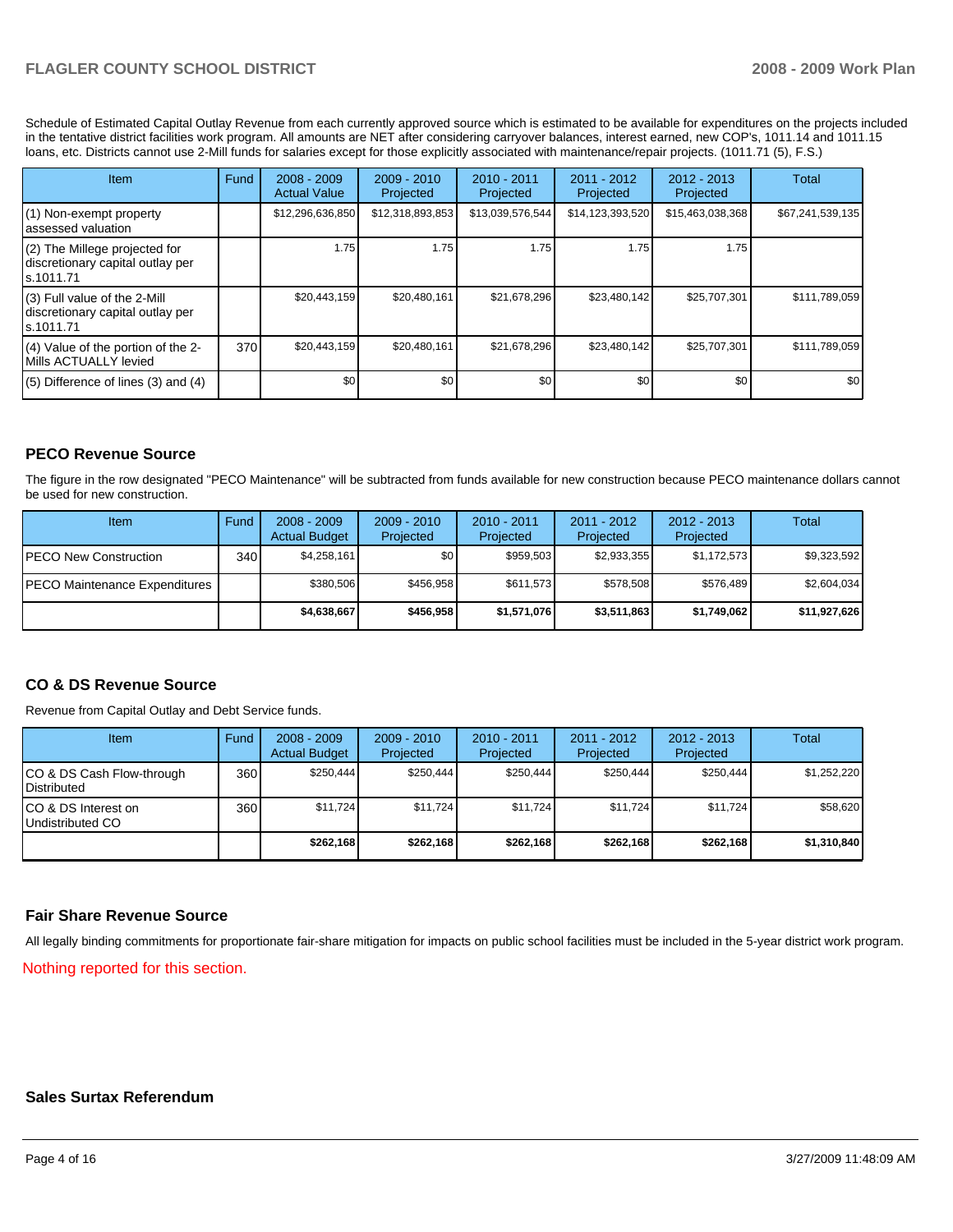Specific information about any referendum for a 1-cent or  $\frac{1}{2}$ -cent surtax referendum during the previous year.

**Did the school district hold a surtax referendum during the past fiscal year 2007 - 2008?** No

# **Additional Revenue Source**

Any additional revenue sources

| Item                                                                                                   | 2008 - 2009<br><b>Actual Value</b> | 2009 - 2010<br>Projected | 2010 - 2011<br>Projected | 2011 - 2012<br>Projected | 2012 - 2013<br>Projected | <b>Total</b>  |
|--------------------------------------------------------------------------------------------------------|------------------------------------|--------------------------|--------------------------|--------------------------|--------------------------|---------------|
| Proceeds from a s.1011.14/15 F.S. Loans                                                                | \$0                                | \$0                      | \$0                      | \$0                      | \$0                      | \$0           |
| District Bonds - Voted local bond<br>referendum proceeds per s.9, Art VII<br><b>State Constitution</b> | \$0                                | \$0                      | \$0                      | \$0                      | \$0                      | \$0           |
| Proceeds from Special Act Bonds                                                                        | \$0                                | \$0                      | \$0                      | \$0                      | \$0                      | \$0           |
| Estimated Revenue from CO & DS Bond<br>Sale                                                            | \$0                                | \$0                      | \$0                      | \$0                      | \$0                      | \$0           |
| Proceeds from Voted Capital<br>Improvements millage                                                    | \$0                                | \$0                      | \$0                      | \$0                      | \$0                      | \$0           |
| Other Revenue for Other Capital Projects                                                               | \$0                                | \$0                      | \$0                      | \$0                      | \$0                      | \$0           |
| Proceeds from 1/2 cent sales surtax<br>authorized by school board                                      | \$0                                | \$0                      | \$0                      | \$0                      | \$0                      | \$0           |
| Proceeds from local governmental<br>infrastructure sales surtax                                        | \$0                                | \$0                      | \$0                      | \$0                      | \$0                      | \$0           |
| Proceeds from Certificates of<br>Participation (COP's) Sale                                            | \$0                                | \$0                      | \$0                      | \$0                      | \$0                      | \$0           |
| Classrooms First Bond proceeds amount<br>authorized in FY 1997-98                                      | \$493,208                          | \$493,208                | \$493,208                | \$493,208                | \$493,208                | \$2,466,040   |
| <b>Classrooms for Kids</b>                                                                             | \$0                                | \$0                      | \$0                      | \$0                      | \$0                      | \$0           |
| <b>District Equity Recognition</b>                                                                     | \$0                                | \$0                      | \$0                      | \$0                      | \$0                      | \$0           |
| <b>Federal Grants</b>                                                                                  | \$0                                | \$0                      | \$0                      | \$0                      | \$0                      | \$0           |
| Proportionate share mitigation (actual<br>cash revenue only, not in kind donations)                    | \$0                                | \$0                      | \$0                      | \$0                      | \$0                      | \$0           |
| Impact fees received                                                                                   | \$900,000                          | \$1,170,000              | \$1,380,600              | \$1,670,526              | \$1,971,221              | \$7,092,347   |
| Private donations                                                                                      | \$0                                | \$0                      | \$0                      | \$0                      | \$0                      | \$0           |
| Grants from local governments or not-for-<br>profit organizations                                      | \$0                                | \$0                      | \$0                      | \$0                      | \$0                      | \$0           |
| Interest, Including Profit On Investment                                                               | \$0                                | \$0                      | \$0                      | \$0                      | \$0                      | \$0           |
| Revenue from Bonds pledging proceeds<br>from 1 cent or 1/2 cent Sales Surtax                           | \$2,456,000                        | \$2.701.600              | \$3,852,889              | \$4,061,150              | \$5,336,654              | \$18,408,293  |
| <b>Fund Balance Carried Forward</b>                                                                    | \$54,193,287                       | \$0                      | \$0                      | \$0                      | \$0                      | \$54,193,287  |
| Obligated Fund Balance Carried Forward                                                                 | \$0                                | \$0                      | \$0                      | \$0                      | \$0                      | \$0           |
| <b>Special Facilities Account</b>                                                                      | \$0                                | \$0                      | \$0                      | \$0                      | \$0                      | \$0           |
| One Cent - 1/2 Cent Sales Surtax Debt<br>Service                                                       | (\$1,992,620)                      | (\$1,992,620)            | (\$1,992,620)            | (\$1,992,620)            | (\$1,992,620)            | (\$9,963,100) |
| <b>Subtotal</b>                                                                                        | \$56,049,875                       | \$2,372,188              | \$3,734,077              | \$4,232,264              | \$5,808,463              | \$72,196,867  |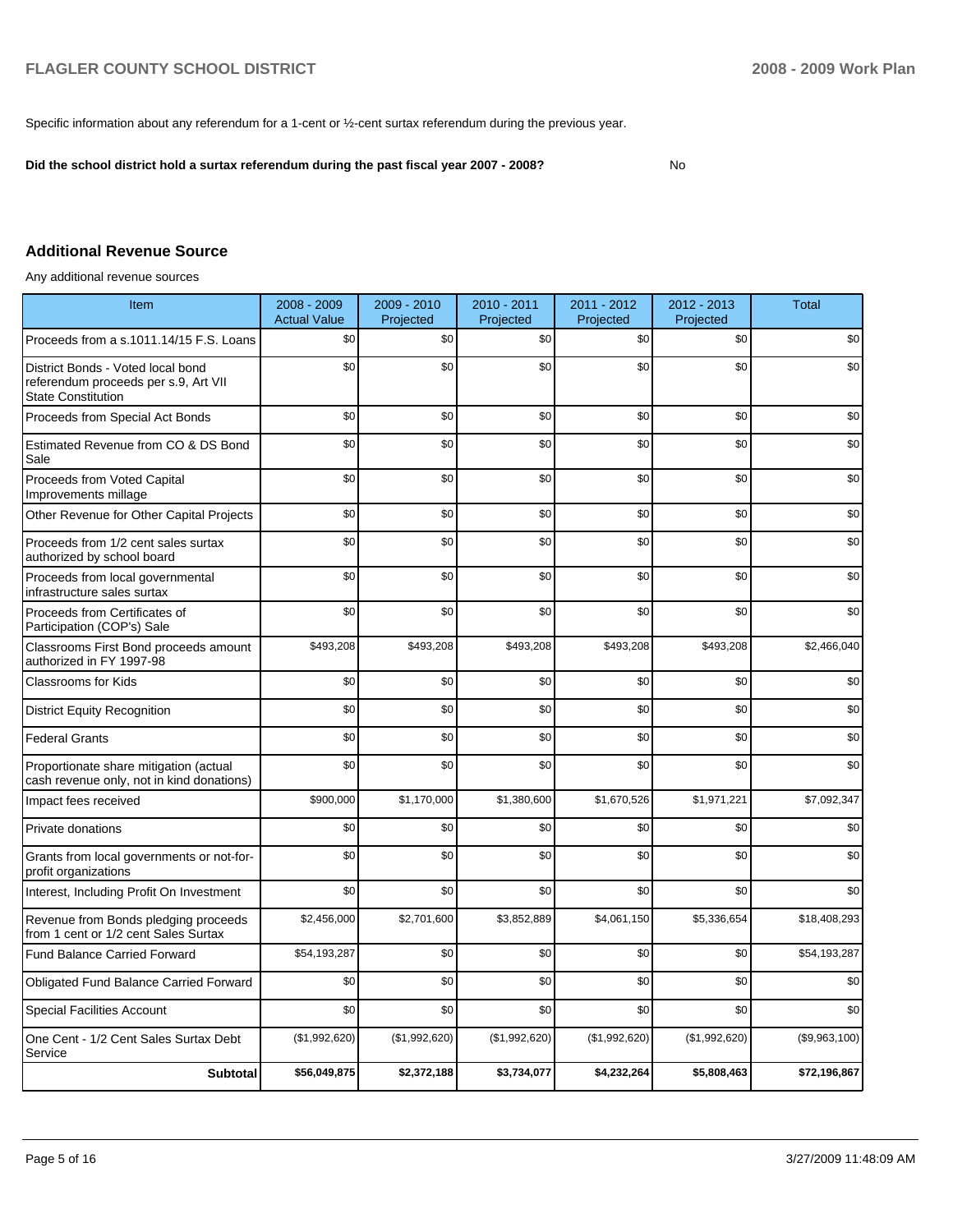# **Total Revenue Summary**

| <b>Item Name</b>                                              | $2008 - 2009$<br><b>Budget</b> | $2009 - 2010$<br>Projected | $2010 - 2011$<br>Projected | $2011 - 2012$<br>Projected | $2012 - 2013$<br>Projected | <b>Five Year Total</b> |
|---------------------------------------------------------------|--------------------------------|----------------------------|----------------------------|----------------------------|----------------------------|------------------------|
| Local 1.75 Mill Discretionary Capital<br>Outlay Revenue       | \$20,443,159                   | \$20,480,161               | \$21,678,296               | \$23,480,142               | \$25,707,301               | \$111,789,059          |
| IPECO and 1.75 Mill Maint and Other 1.75<br>Mill Expenditures | (\$19,214,153)                 | (\$19,009,937)             | (\$17,709,937)             | $(\$20, 209, 937)$         | $(\$20,209,937)$           | (\$96,353,901)         |
| IPECO Maintenance Revenue                                     | \$380,506                      | \$456,958                  | \$611.573                  | \$578,508                  | \$576,489                  | \$2,604,034            |
| <b>Available 2 Mill for New Construction</b>                  | \$1,229,006                    | \$1,470,224                | \$3,968,359                | \$3,270,205                | \$5,497,364                | \$15,435,158           |
|                                                               |                                |                            |                            |                            |                            |                        |
| <b>Item Name</b>                                              | $2008 - 2009$<br><b>Budget</b> | $2009 - 2010$<br>Projected | 2010 - 2011<br>Projected   | $2011 - 2012$<br>Projected | $2012 - 2013$<br>Projected | <b>Five Year Total</b> |

| item Name                         | 2008 - 2009<br><b>Budget</b> | 2009 - 2010<br>Projected | ZUTU - ZUTT<br>Projected | ZUTT - ZUTZ<br>Projected | 2012 - 2013<br>Projected | Five rear Total |
|-----------------------------------|------------------------------|--------------------------|--------------------------|--------------------------|--------------------------|-----------------|
| ICO & DS Revenue                  | \$262,168                    | \$262,168                | \$262.168                | \$262,168                | \$262,168                | \$1,310,840     |
| IPECO New Construction Revenue    | \$4,258,161                  | \$0 <sub>1</sub>         | \$959,503                | \$2,933,355              | \$1,172,573              | \$9,323,592     |
| <b>I</b> Other/Additional Revenue | \$56,049,875                 | \$2,372,188              | \$3,734,077              | \$4,232,264              | \$5,808,463              | \$72,196,867    |
| <b>Total Additional Revenuel</b>  | \$60,570,204                 | \$2,634,356              | \$4,955,748              | \$7,427,787              | \$7,243,204              | \$82,831,299    |
| Total Available Revenue           | \$61,799,210                 | \$4,104,580              | \$8,924,107              | \$10.697.992             | \$12,740,568             | \$98,266,457    |

# **Project Schedules**

# **Capacity Project Schedules**

A schedule of capital outlay projects necessary to ensure the availability of satisfactory classrooms for the projected student enrollment in K-12 programs.

| <b>Project Description</b> | Location                            |                          | $2008 - 2009$ | 2009 - 2010  | 2010 - 2011 | 2011 - 2012    | 2012 - 2013  | Total            | Funded |
|----------------------------|-------------------------------------|--------------------------|---------------|--------------|-------------|----------------|--------------|------------------|--------|
| Grade 6-8 Addition         | <b>RYMFIRE</b><br><b>ELEMENTARY</b> | Planned<br>Cost:         | \$15,888,982  | \$863,130    | \$0         | \$0            | \$0          | \$16,752,112 Yes |        |
|                            |                                     | <b>Student Stations:</b> | 659           | <sup>0</sup> | 0           | $\Omega$       | $\Omega$     | 659              |        |
|                            |                                     | <b>Total Classrooms:</b> | 27            | $\Omega$     | 0           | $\overline{0}$ | $\Omega$     | 27               |        |
|                            | Gross Sq Ft:                        |                          | 88,403        | $\Omega$     | $\Omega$    | $\Omega$       | $\Omega$     | 88,403           |        |
| INW K-8                    | Location not<br>specified           | Planned<br>Cost:         | \$0           | \$0          | \$0         | \$0            | \$36,534,700 | \$36,534,700 Yes |        |
|                            | <b>Student Stations:</b>            |                          | 0             | 0            | $\Omega$    | $\overline{0}$ | 1,705        | 1,705            |        |
|                            |                                     | Total Classrooms:        | $\Omega$      | U            | $\Omega$    | $\Omega$       | 85           | 85               |        |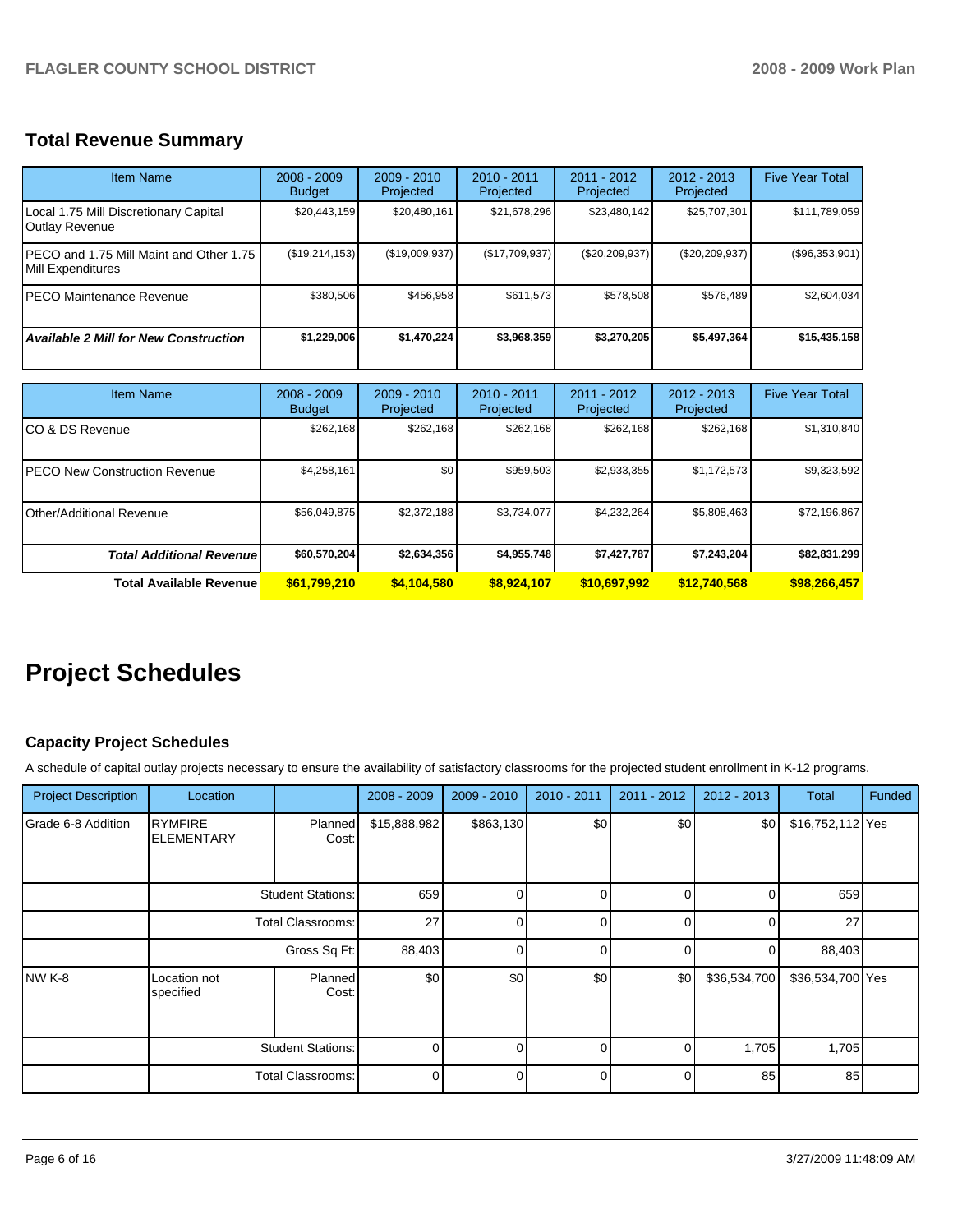| Gross Sq Ft:             |              |           |     |     | 226,985      | 226,985      |  |
|--------------------------|--------------|-----------|-----|-----|--------------|--------------|--|
| <b>Planned Cost:</b>     | \$15,888,982 | \$863,130 | \$0 | \$0 | \$36,534,700 | \$53,286,812 |  |
| <b>Student Stations:</b> | 659          | 0         |     |     | 1,705        | 2,364        |  |
| <b>Total Classrooms:</b> | 27           | 0         |     |     | 85           | 112          |  |
| Gross Sq Ft:             | 88,403       | 0         |     |     | 226,985      | 315,388      |  |

## **Other Project Schedules**

Major renovations, remodeling, and additions of capital outlay projects that do not add capacity to schools.

| <b>Project Description</b>                                                       | Location                               | $2008 - 2009$<br><b>Actual Budget</b> | $2009 - 2010$<br>Projected | $2010 - 2011$<br>Projected | $2011 - 2012$<br>Projected | $2012 - 2013$<br>Projected | Total            | Funded |
|----------------------------------------------------------------------------------|----------------------------------------|---------------------------------------|----------------------------|----------------------------|----------------------------|----------------------------|------------------|--------|
| Renovate existing school                                                         | <b>BUDDY TAYLOR MIDDLE</b>             | \$10,500,000                          | \$0                        | \$0                        | \$0                        | \$0                        | \$10,500,000 Yes |        |
| Remodel existing cafeteria for<br>guidance and expanded media<br>center.         | LEWIS E WADSWORTH<br><b>ELEMENTARY</b> | \$1,000,000                           | \$0                        | \$0                        | \$0                        | \$0                        | \$1,000,000 Yes  |        |
| <b>Remodel Bunnell Elementary</b><br>for Voluntary Pre K Center                  | <b>BUNNELL ELEMENTARY</b>              | \$500,000                             | \$500,000                  | \$0                        | \$0                        | \$0                        | \$1,000,000 Yes  |        |
| <b>Transportation Facility</b>                                                   | Location not specified                 | \$1,000,000                           | \$3,000,000                | \$0                        | \$0                        | \$0                        | \$4,000,000 Yes  |        |
| Greenhouses                                                                      | Location not specified                 | \$300,000                             | \$0                        | \$0                        | \$0                        | \$0                        | \$300,000 Yes    |        |
| <b>MHS Sports</b>                                                                | Location not specified                 | \$1,000,000                           | \$0                        | \$0                        | \$0                        | \$0                        | \$1,000,000 Yes  |        |
| Tech Hardware & Software<br>Installation and Maintenance<br>$(1/2 \text{ cent})$ | Location not specified                 | \$1,200,000                           | \$1,300,000                | \$1,000,000                | \$1,000,000                | \$1,000,000                | \$5,500,000 Yes  |        |
| <b>Classrooms First transfer to</b><br>General fund for<br>maintenance/remodel   | Location not specified                 | \$493,208                             | \$493,208                  | \$493,208                  | \$493,208                  | \$493,208                  | \$2,466,040 Yes  |        |
| roofing--CODS funds                                                              | Location not specified                 | \$300,000                             | \$0                        | \$0                        | \$0                        | \$0                        | \$300,000 Yes    |        |
| Completion of BTMS/WES K-8<br>addition                                           | <b>BUDDY TAYLOR MIDDLE</b>             | \$16,000,000                          | \$0                        | \$0                        | \$0                        | \$0                        | \$16,000,000 Yes |        |
| Completion of Bunnell K-8                                                        | <b>BUNNELL ELEMENTARY</b>              | \$2,000,000                           | \$0                        | \$0                        | \$0                        | \$0                        | \$2,000,000 Yes  |        |
|                                                                                  |                                        | \$34,293,208                          | \$5,293,208                | \$1,493,208                | \$1,493,208                | \$1,493,208                | \$44,066,040     |        |

# **Additional Project Schedules**

Any projects that are not identified in the last approved educational plant survey.

| <b>Project Description</b>           | Location                  | <b>Num</b> | 2008 - 2009<br>Classroom Actual Budget | 2009 - 2010<br>Projected | $2010 - 2011$<br>Projected | $2011 - 2012$<br>Projected | 2012 - 2013  <br>Projected | Total | Funded  |
|--------------------------------------|---------------------------|------------|----------------------------------------|--------------------------|----------------------------|----------------------------|----------------------------|-------|---------|
| Project description not<br>specified | Location not<br>specified |            | \$0                                    | \$0                      | \$0                        | \$0                        | \$0                        |       | $$0$ No |
|                                      |                           |            | \$0                                    | \$0                      | \$0                        | \$0                        | \$0                        | \$0   |         |

# **Non Funded Growth Management Project Schedules**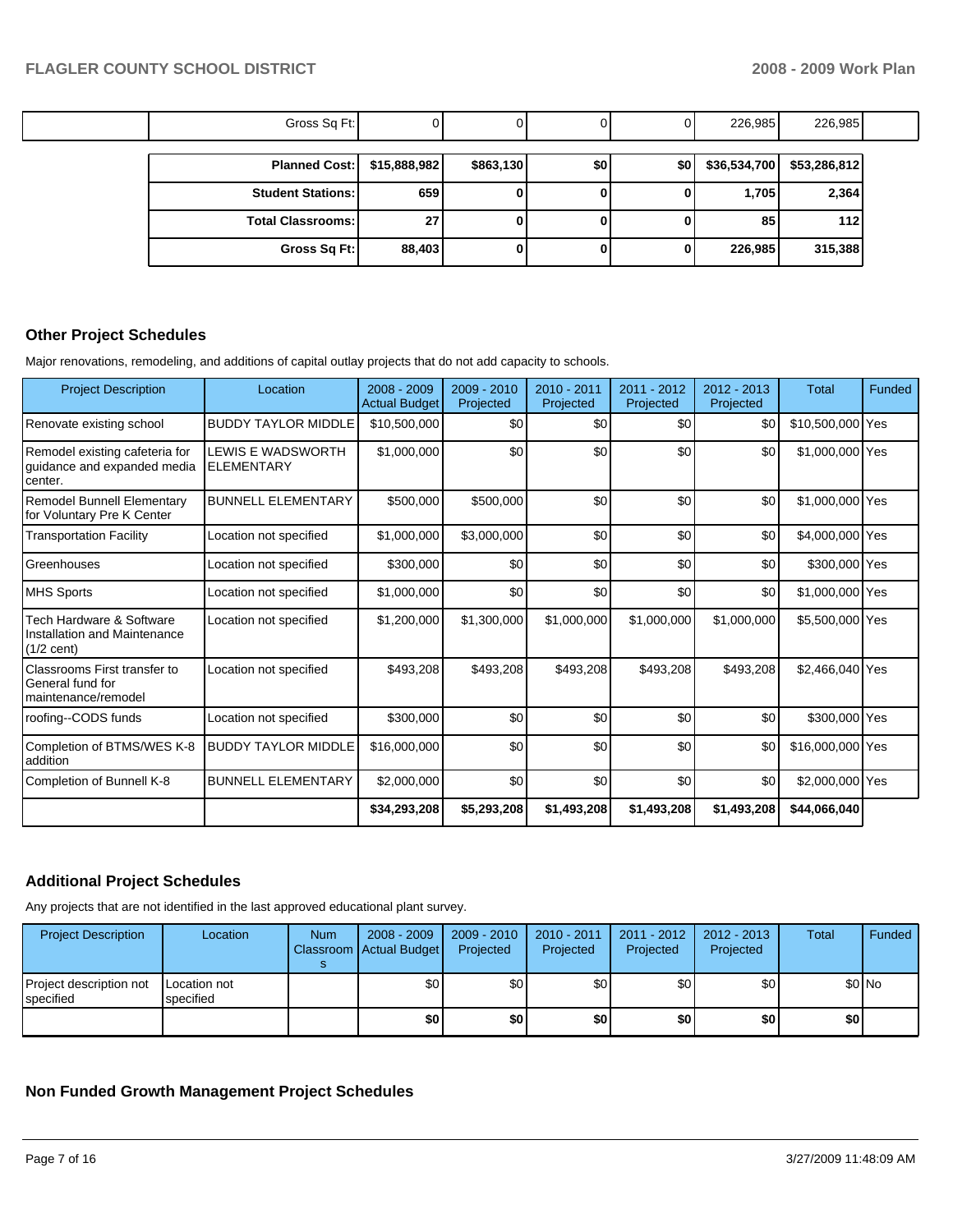Schedule indicating which projects, due to planned development, that CANNOT be funded from current revenues projected over the next five years.

Nothing reported for this section.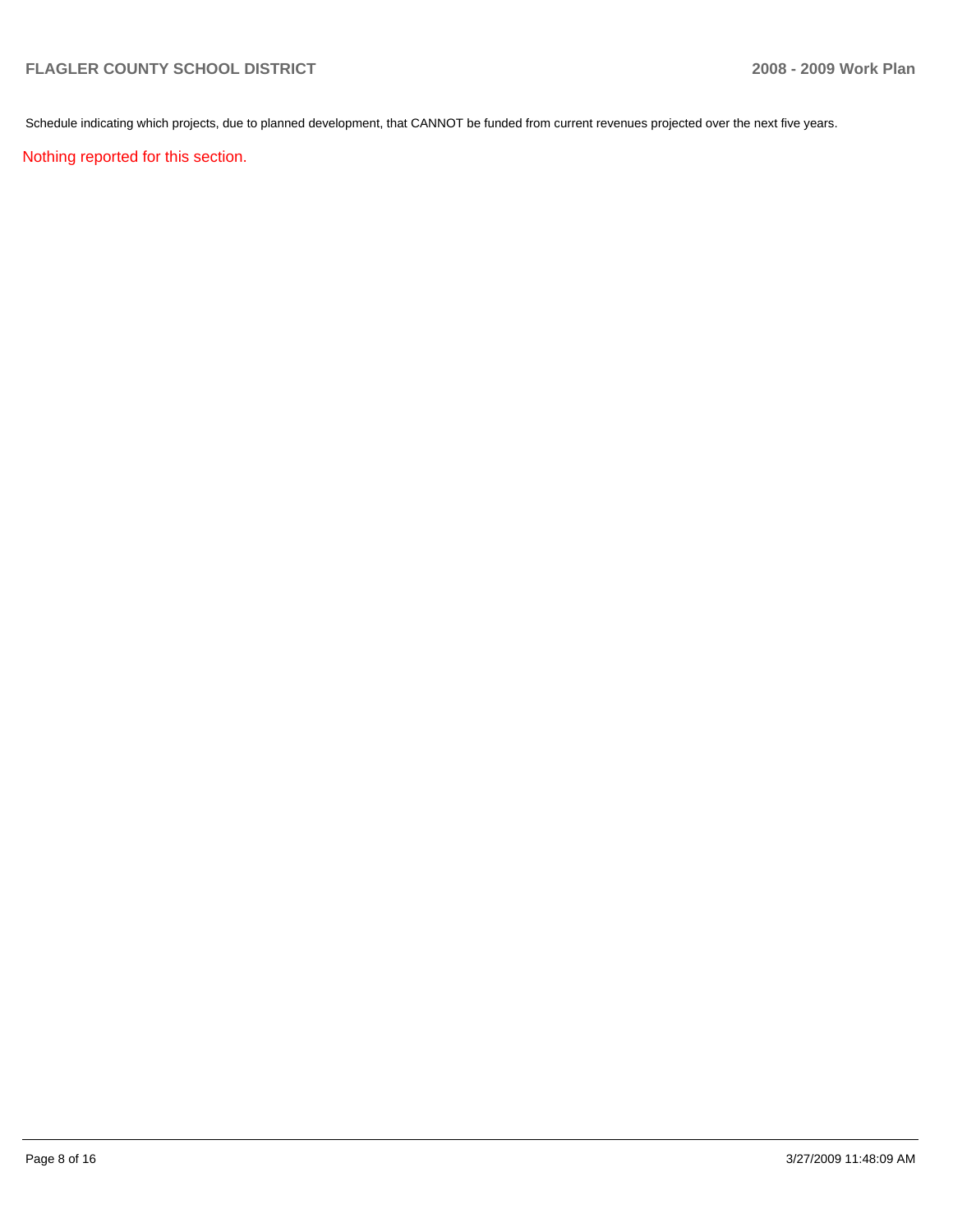# **Tracking**

# **Capacity Tracking**

| Location                                        | $2008 -$<br><b>2009 Satis.</b><br>Stu. Sta. | Actual<br>$2008 -$<br><b>2009 FISH</b><br>Capacity | Actual<br>$2007 -$<br>2008<br><b>COFTE</b> | # Class<br><b>Rooms</b> | Actual<br>Average<br>$2008 -$<br>2009 Class<br><b>Size</b> | Actual<br>$2008 -$<br>2009<br><b>Utilization</b> | <b>New</b><br>Stu.<br>Capacity | <b>New</b><br>Rooms to<br>be<br>Added/Re<br>moved | Projected<br>$2012 -$<br>2013<br><b>COFTE</b> | Projected<br>$2012 -$<br>2013<br><b>Utilization</b> | Projected<br>$2012 -$<br>2013 Class<br><b>Size</b> |
|-------------------------------------------------|---------------------------------------------|----------------------------------------------------|--------------------------------------------|-------------------------|------------------------------------------------------------|--------------------------------------------------|--------------------------------|---------------------------------------------------|-----------------------------------------------|-----------------------------------------------------|----------------------------------------------------|
| <b>BUDDY TAYLOR MIDDLE</b>                      | 2,219                                       | 1,997                                              | 1.157                                      | 95                      | 12                                                         | 58.00 %                                          | $-594$                         | $\Omega$                                          | 1.403                                         | 100.00%                                             | 15                                                 |
| <b>BUNNELL ELEMENTARY</b>                       | 1,745                                       | 1.745                                              | 987                                        | 88                      | 11                                                         | 57.00 %                                          | $-159$                         | $\Omega$                                          | 1.580                                         | 100.00%                                             | 18                                                 |
| <b>FLAGLER-PALM COAST</b><br><b>SENIOR HIGH</b> | 2,796                                       | 2,656                                              | 2,192                                      | 116                     | 19                                                         | 83.00 %                                          | $-380$                         | $\Omega$                                          | 2,222                                         | 98.00 %                                             | 19                                                 |
| LEWIS E WADSWORTH<br><b>ELEMENTARY</b>          | 1,475                                       | 1,475                                              | 905                                        | 79                      | 11                                                         | 61.00 %                                          | $-398$                         | 100                                               | 1.080                                         | 100.00%                                             | 6                                                  |
| <b>OLD KINGS</b><br><b>ELEMENTARY</b>           | 1,352                                       | 1,352                                              | 1,067                                      | 71                      | 15                                                         | 79.00 %                                          | $-54$                          | $\Omega$                                          | 1,298                                         | 100.00%                                             | 18                                                 |
| <b>ADULT EDUCATION -</b><br><b>A1A CENTER</b>   | $\Omega$                                    | $\Omega$                                           | $\Omega$                                   | $\Omega$                | $\Omega$                                                   | 0.00%                                            | $\Omega$                       | $\Omega$                                          | $\Omega$                                      | 0.00%                                               | $\Omega$                                           |
| <b>INDIAN TRAILS SCHOOL</b>                     | 2,020                                       | 1,818                                              | 1,709                                      | 88                      | 19                                                         | 94.00 %                                          | $-220$                         | $\Omega$                                          | 1,600                                         | 100.00%                                             | 18                                                 |
| <b>PATHWAYS ACADEMY</b>                         | 216                                         | 216                                                | 85                                         | 9                       | 9                                                          | 39.00 %                                          | $\Omega$                       | $\Omega$                                          | 100                                           | 46.00 %                                             | 11                                                 |
| <b>ADULT</b><br>EDUCATION/CORPORAT<br>E ONE     | $\Omega$                                    | 0                                                  | $\Omega$                                   | $\Omega$                | $\Omega$                                                   | 0.00%                                            | $\Omega$                       | $\Omega$                                          | $\Omega$                                      | 0.00%                                               | $\Omega$                                           |
| MATANZAS HIGH<br><b>SCHOOL</b>                  | 2,464                                       | 2,341                                              | 1,357                                      | 96                      | 14                                                         | 58.00 %                                          | $\Omega$                       | $\Omega$                                          | 1,845                                         | 79.00 %                                             | 19                                                 |
| <b>BELLE TERRE</b><br>ELEMENTARY                | 1,608                                       | 1,608                                              | 1,465                                      | 80                      | 18                                                         | 91.00 %                                          | $\Omega$                       | $\Omega$                                          | 1.608                                         | 100.00%                                             | 20                                                 |
| <b>RYMFIRE ELEMENTARY</b>                       | 1,406                                       | 1,406                                              | 1,316                                      | 77                      | 17                                                         | 94.00 %                                          | $-216$                         | 593                                               | 1,187                                         | 100.00%                                             | 2                                                  |
| <b>FLAGLER COUNTY</b><br><b>ADULT SCHOOL</b>    | $\Omega$                                    | $\Omega$                                           | $\Omega$                                   | $\mathbf 0$             | $\Omega$                                                   | 0.00%                                            | $\Omega$                       | $\Omega$                                          | $\Omega$                                      | 0.00%                                               | $\mathbf 0$                                        |
|                                                 | 17,301                                      | 16,614                                             | 12,240                                     | 799                     | 15                                                         | 73.67 %                                          | $-2,021$                       | 693                                               | 13,923                                        | 95.41 %                                             | 9                                                  |

The COFTE Projected Total (13,923) for 2012 - 2013 must match the Official Forecasted COFTE Total (16,287 ) for 2012 - 2013 before this section can be completed. In the event that the COFTE Projected Total does not match the Official forecasted COFTE, then the Balanced Projected COFTE Table should be used to balance COFTE.

| Projected COFTE for 2012 - 2013 |        |
|---------------------------------|--------|
| Elementary (PK-3)               | 6,258  |
| Middle (4-8)                    | 5,961  |
| High (9-12)                     | 4,068  |
|                                 | 16,287 |

| <b>Grade Level Type</b> | <b>Balanced Projected</b><br>COFTE for 2012 - 2013 |
|-------------------------|----------------------------------------------------|
| Elementary (PK-3)       | 1,168                                              |
| Middle (4-8)            | 1,196                                              |
| High (9-12)             |                                                    |
|                         | 16,287                                             |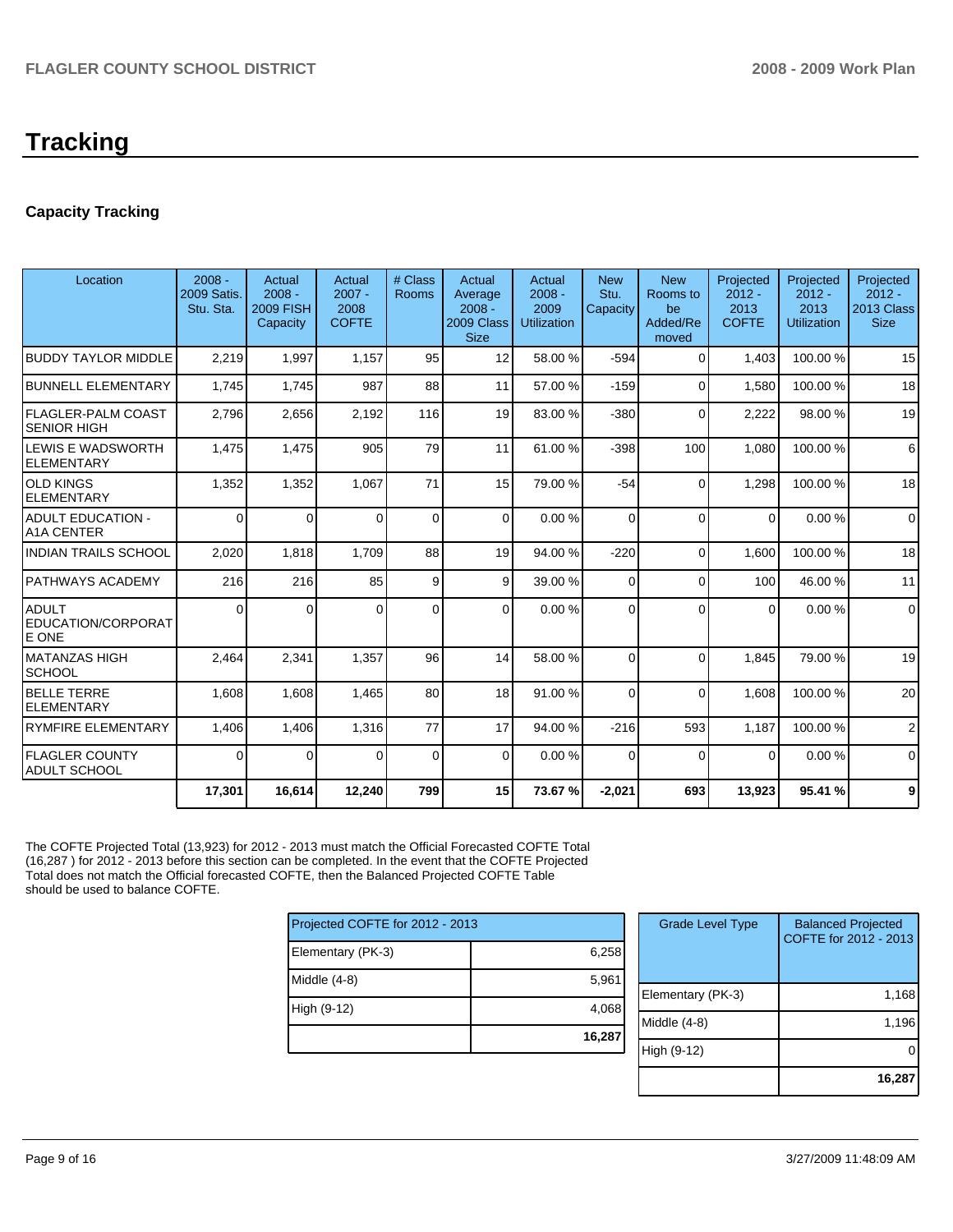## **Relocatable Replacement**

Number of relocatable classrooms clearly identified and scheduled for replacement in the school board adopted financially feasible 5-year district work program.

| Location                        | $2008 - 2009$   | $2009 - 2010$ | $2010 - 2011$ | $2011 - 2012$ | $2012 - 2013$ | Year 5 Total    |
|---------------------------------|-----------------|---------------|---------------|---------------|---------------|-----------------|
| <b>IBUDDY TAYLOR MIDDLE</b>     | 27 <sub>1</sub> |               |               |               |               | 27              |
| LEWIS E WADSWORTH ELEMENTARY    | 21              |               |               |               |               | 21              |
| IINDIAN TRAILS SCHOOL           | 0               |               |               |               |               | 6               |
| IPATHWAYS ACADEMY               | 0               |               |               |               |               | 7               |
| IRYMFIRE ELEMENTARY             | 0               | 14            |               |               |               | 14              |
| IFLAGLER COUNTY ADULT SCHOOL    | 0               |               |               |               | 15            | 15 <sup>1</sup> |
| Total Relocatable Replacements: | 48              | 20            |               |               | 22            | 90 <sub>1</sub> |

# **Charter Schools Tracking**

Information regarding the use of charter schools.

| Location-Type                    | # Relocatable<br>units or<br>permanent<br>classrooms | Owner       | <b>Year Started or I</b><br>Scheduled | Student<br><b>Stations</b> | <b>Students</b><br>Enrolled | Years in<br>Contract | <b>Total Charter</b><br><b>Students</b><br>projected for<br>$2012 - 2013$ |
|----------------------------------|------------------------------------------------------|-------------|---------------------------------------|----------------------------|-----------------------------|----------------------|---------------------------------------------------------------------------|
| Cornerstone ES Charter           |                                                      | 7 I PRIVATE | 2004                                  | 140                        | 124                         |                      | 124                                                                       |
| <b>Summit MS Charter Bunnell</b> |                                                      | 4 PRIVATE   | 2004                                  | 88                         | 70                          |                      | 70                                                                        |
| Heritage HS Charter Bunnell      |                                                      | 2 PRIVATE   | 2004                                  | 50                         | 27                          |                      | 27 <sup>1</sup>                                                           |
| Imagine Town Center              |                                                      | 10 PRIVATE  | 2008                                  | 450                        | 206                         |                      | 300                                                                       |
|                                  | 23                                                   |             |                                       | 728                        | 427                         |                      | 521                                                                       |

# **Special Purpose Classrooms Tracking**

The number of classrooms that will be used for certain special purposes in the current year, by facility and type of classroom, that the district will, 1), not use for educational purposes, and 2), the co-teaching classrooms that are not open plan classrooms and will be used for educational purposes.

| School                                          | <b>School Type</b> | # of Elementary<br>K-3 Classrooms | # of Middle 4-8<br><b>Classrooms</b> | # of High 9-12<br>Classrooms | # of $ESE$<br><b>Classrooms</b> | # of Combo<br><b>Classrooms</b> | Total<br><b>Classrooms</b> |
|-------------------------------------------------|--------------------|-----------------------------------|--------------------------------------|------------------------------|---------------------------------|---------------------------------|----------------------------|
| <b>IMATANZAS HIGH SCHOOL</b>                    | Educational        |                                   |                                      | 10                           |                                 |                                 | 10 <sup>1</sup>            |
| <b>IBELLE TERRE ELEMENTARY</b>                  | Educational        |                                   |                                      |                              |                                 |                                 | 3                          |
| <b>IRYMFIRE ELEMENTARY</b>                      | Educational        |                                   |                                      |                              |                                 |                                 | ا 2                        |
| <b>IBUNNELL ELEMENTARY</b>                      | Educational        |                                   |                                      |                              |                                 |                                 | 20 <sub>l</sub>            |
| <b>ILEWIS E WADSWORTH</b><br><b>IELEMENTARY</b> | Educational        |                                   |                                      |                              |                                 |                                 | $\overline{2}$             |
| <b>JOLD KINGS ELEMENTARY</b>                    | Educational        |                                   |                                      |                              |                                 |                                 |                            |
| <b>Total Educational Classrooms:</b>            |                    | 20                                | 11.                                  | 10                           |                                 |                                 | 44                         |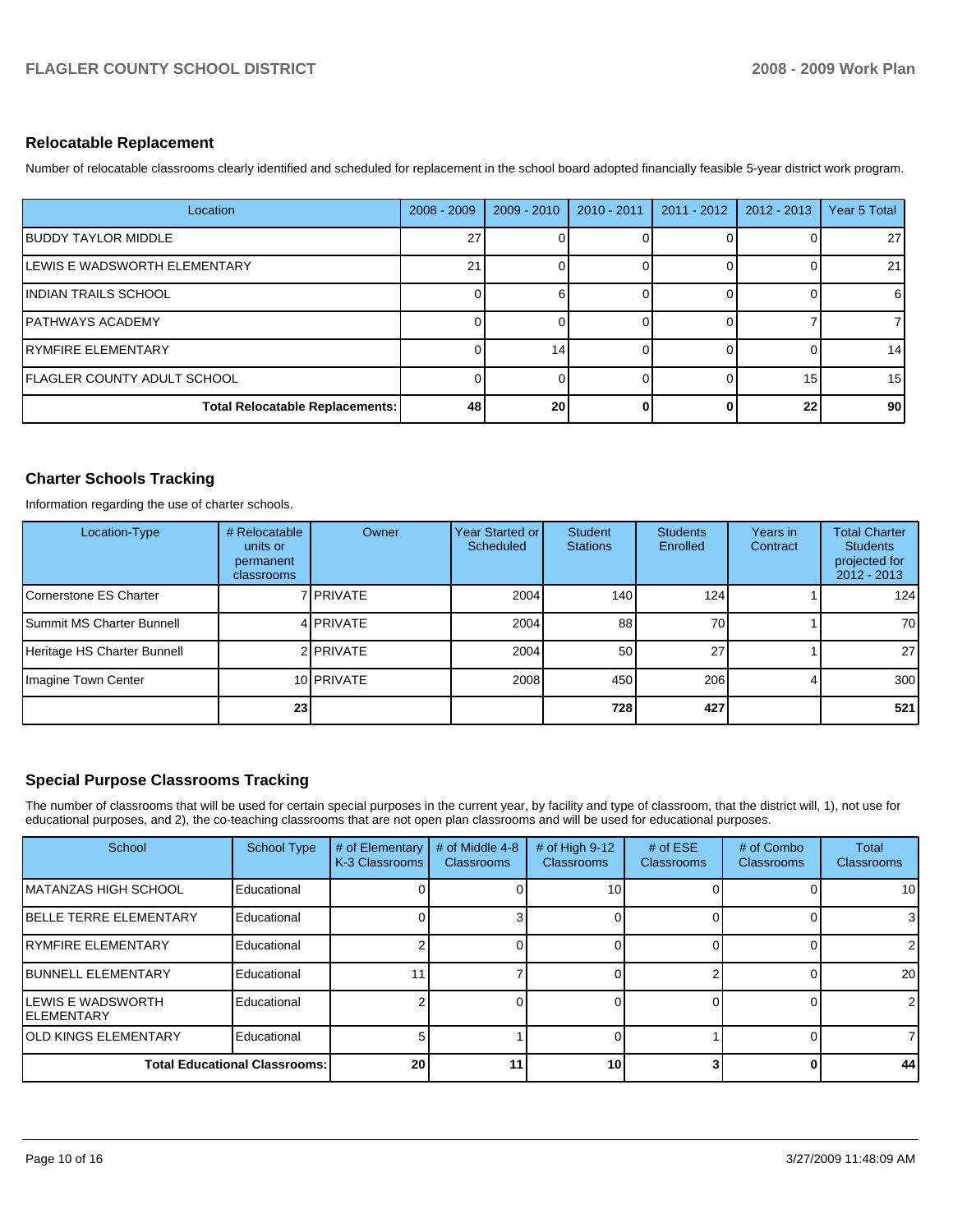| School                               | School Type | $\parallel$ # of Elementary $\parallel$ # of Middle 4-8 $\parallel$ # of High 9-12<br><b>K-3 Classrooms I</b> | <b>Classrooms</b> | <b>Classrooms</b> | # of $ESE$<br><b>Classrooms</b> | # of Combo<br><b>Classrooms</b> | Total<br><b>Classrooms</b> |
|--------------------------------------|-------------|---------------------------------------------------------------------------------------------------------------|-------------------|-------------------|---------------------------------|---------------------------------|----------------------------|
| <b>Total Co-Teaching Classrooms:</b> |             |                                                                                                               |                   |                   |                                 | 0                               | 0                          |

#### **Infrastructure Tracking**

**Necessary offsite infrastructure requirements resulting from expansions or new schools. This section should include infrastructure information related to capacity project schedules and other project schedules (Section 4).** 

The proposed Northwest K-8 will have water, sewer, electric and master stormwater system to site if the plat as currently reviewed for preliminary is completed.

The Seminole Woods site will need a sewer and water extenstions to the site.

**Proposed location of planned facilities, whether those locations are consistent with the comprehensive plans of all affected local governments, and recommendations for infrastructure and other improvements to land adjacent to existing facilities. Provisions of 1013.33(12), (13) and (14) and 1013.36 must be addressed for new facilities planned within the 1st three years of the plan (Section 5).** 

Northwest K-8 site is consistent with the city of Palm Coast Comprehensive Plan. The Seminole Woods site at Sesame Boulevard is currently designated residential low density. Flagler County is in the process of updating the Comprehensive Plan. The designation will be amended prior to construction. The property has been owned by the school board since 1998.

**Consistent with Comp Plan?** Yes

## **Net New Classrooms**

The number of classrooms, by grade level and type of construction, that were added during the last fiscal year.

| List the net new classrooms added in the 2007 - 2008 fiscal year.                                                                                       |                                                                        |                            |                                |                        |                              | List the net new classrooms to be added in the 2008 - 2009 fiscal<br>year. |                                |                        |  |
|---------------------------------------------------------------------------------------------------------------------------------------------------------|------------------------------------------------------------------------|----------------------------|--------------------------------|------------------------|------------------------------|----------------------------------------------------------------------------|--------------------------------|------------------------|--|
| "Classrooms" is defined as capacity carrying classrooms that are added to increase<br>capacity to enable the district to meet the Class Size Amendment. | Totals for fiscal year 2008 - 2009 should match totals in Section 15A. |                            |                                |                        |                              |                                                                            |                                |                        |  |
| Location                                                                                                                                                | $2007 - 2008$ #<br>Permanent                                           | $2007 - 2008$ #<br>Modular | $2007 - 2008$ #<br>Relocatable | $2007 - 2008$<br>Total | $2008 - 2009$ #<br>Permanent | $2008 - 2009$ #<br><b>Modular</b>                                          | $2008 - 2009$ #<br>Relocatable | $2008 - 2009$<br>Total |  |
| Elementary (PK-3)                                                                                                                                       | 29                                                                     |                            |                                | 41                     |                              |                                                                            |                                | 0                      |  |
| Middle (4-8)                                                                                                                                            | 44                                                                     |                            |                                | 50 <sub>1</sub>        | 27                           |                                                                            |                                | 27                     |  |
| High (9-12)                                                                                                                                             |                                                                        |                            |                                |                        |                              |                                                                            |                                | 0                      |  |
|                                                                                                                                                         | 73                                                                     |                            | 18                             | 91                     | 27                           |                                                                            |                                | 27                     |  |

### **Relocatable Student Stations**

Number of students that will be educated in relocatable units, by school, in the current year, and the projected number of students for each of the years in the workplan.

| <b>Site</b>                    | $2008 - 2009$ | $2009 - 2010$ | $2010 - 2011$ | $2011 - 2012$ | 2012 - 2013 | 5 Year Average |
|--------------------------------|---------------|---------------|---------------|---------------|-------------|----------------|
| IMATANZAS HIGH SCHOOL          |               |               |               |               |             | 0              |
| <b>IBELLE TERRE ELEMENTARY</b> |               |               |               |               |             | 0              |
| <b>IRYMFIRE ELEMENTARY</b>     | 252           |               |               |               |             | 50             |
| IPATHWAYS ACADEMY              | 216           | 100           | 100           | 100           |             | 103            |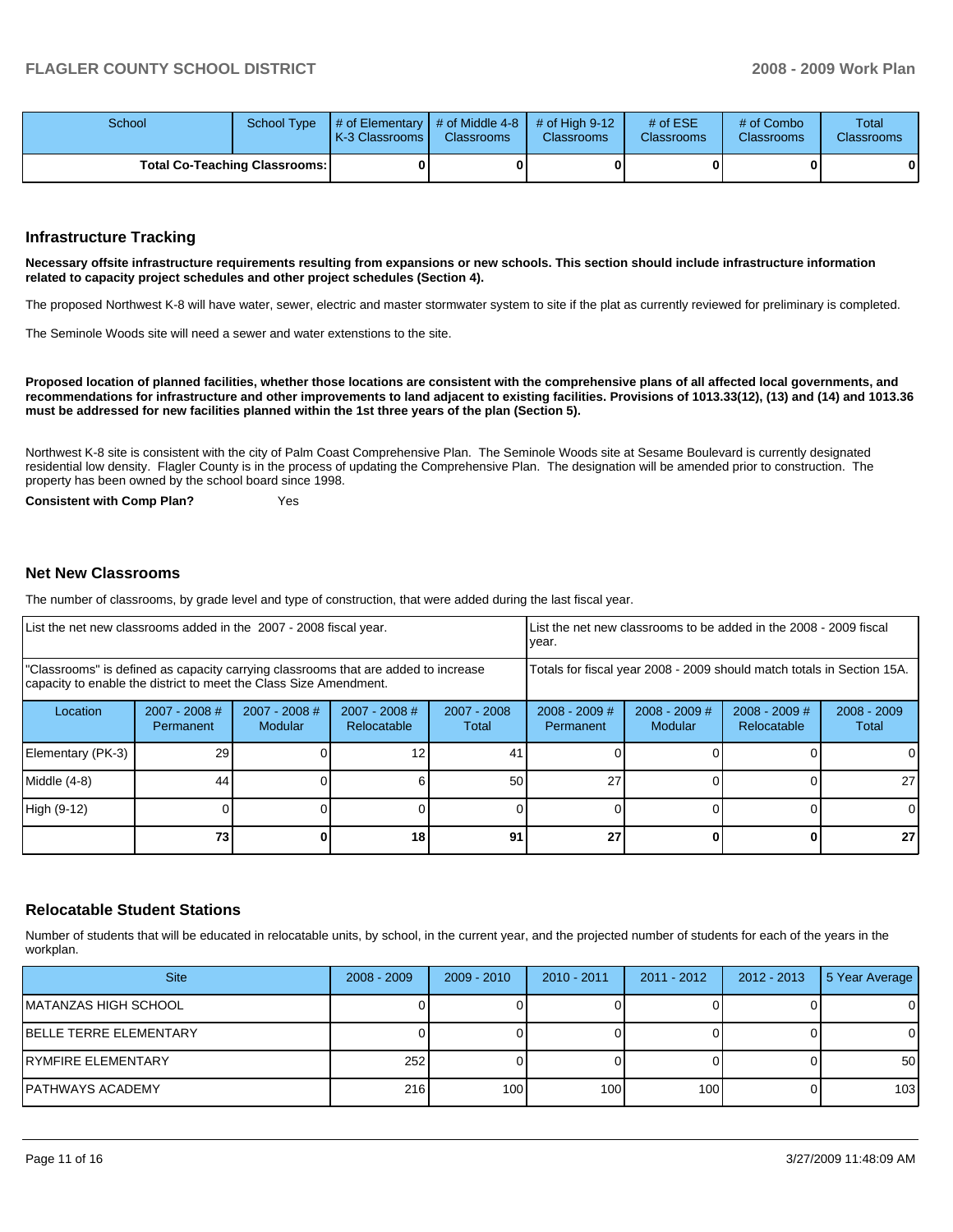# **FLAGLER COUNTY SCHOOL DISTRICT 2008 - 2009 Work Plan**

| ADULT EDUCATION - A1A CENTER                      |          |        |        | ∩        |              | 0      |
|---------------------------------------------------|----------|--------|--------|----------|--------------|--------|
| IINDIAN TRAILS SCHOOL                             | 220      | ი      | 0      | $\Omega$ |              | 44     |
| <b>BUDDY TAYLOR MIDDLE</b>                        | 594      | ი      |        | $\Omega$ |              | 119    |
| <b>IBUNNELL ELEMENTARY</b>                        | 62       | ∩      |        | $\Omega$ |              | 12     |
| FLAGLER-PALM COAST SENIOR HIGH                    | 405      |        |        | O        | ∩            | 81     |
| <b>I</b> LEWIS E WADSWORTH ELEMENTARY             | 322      | U      | 0      | $\Omega$ | <sup>0</sup> | 64     |
| <b>OLD KINGS ELEMENTARY</b>                       | 54       | ი      | 0      | $\Omega$ | 0            | 11     |
| <b>ADULT EDUCATION/CORPORATE ONE</b>              | $\Omega$ | ი      | ŋ      | $\Omega$ | 0            | 0      |
| <b>FLAGLER COUNTY ADULT SCHOOL</b>                | $\Omega$ |        |        | $\Omega$ | <sup>0</sup> | 0      |
|                                                   |          |        |        |          |              |        |
| Totals for FLAGLER COUNTY SCHOOL DISTRICT         |          |        |        |          |              |        |
| Total students in relocatables by year.           | 2,125    | 100    | 100    | 100      |              | 485    |
| Total number of COFTE students projected by year. | 12,647   | 13,169 | 13,916 | 14,940   | 16,287       | 14,192 |
| Percent in relocatables by year.                  | 17 %     | 1%     | 1%     | 1%       | $0\%$        | 3%     |

# **Leased Facilities Tracking**

Exising leased facilities and plans for the acquisition of leased facilities, including the number of classrooms and student stations, as reported in the educational plant survey, that are planned in that location at the end of the five year workplan.

| Location                              | # of Leased<br>Classrooms 2008 -<br>2009 | <b>FISH Student</b><br><b>Stations</b> | Owner | # of Leased<br>Classrooms 2012 -<br>2013 | <b>FISH Student</b><br><b>Stations</b> |
|---------------------------------------|------------------------------------------|----------------------------------------|-------|------------------------------------------|----------------------------------------|
| <b>IRYMFIRE ELEMENTARY</b>            | 14                                       | 252                                    |       | $\Omega$                                 |                                        |
| IPATHWAYS ACADEMY                     | 9                                        | 216                                    |       | 0                                        | 0                                      |
| IINDIAN TRAILS SCHOOL                 | 10                                       | 220                                    |       | $\Omega$                                 | $\Omega$                               |
| <b>IBUDDY TAYLOR MIDDLE</b>           | 27                                       | 594                                    |       | $\Omega$                                 | 0                                      |
| <b>IBUNNELL ELEMENTARY</b>            | 3                                        | 62                                     |       | 0                                        | $\Omega$                               |
| <b>FLAGLER-PALM COAST SENIOR HIGH</b> | 16                                       | 405                                    |       | $\Omega$                                 | $\Omega$                               |
| LEWIS E WADSWORTH ELEMENTARY          | 17                                       | 322                                    |       | $\Omega$                                 | 0                                      |
| <b>IOLD KINGS ELEMENTARY</b>          | 3                                        | 54                                     |       | 0                                        | $\Omega$                               |
| ADULT EDUCATION - A1A CENTER          | $\Omega$                                 | ∩                                      |       | $\Omega$                                 | $\Omega$                               |
| ADULT EDUCATION/CORPORATE ONE         | 0                                        | 0                                      |       | $\Omega$                                 | 0                                      |
| IMATANZAS HIGH SCHOOL                 | 0                                        | 0                                      |       | $\Omega$                                 | 0                                      |
| <b>BELLE TERRE ELEMENTARY</b>         | $\Omega$                                 | ∩                                      |       | $\Omega$                                 | $\Omega$                               |
| <b>FLAGLER COUNTY ADULT SCHOOL</b>    | $\Omega$                                 | ∩                                      |       | $\Omega$                                 | 0                                      |
|                                       | 99                                       | 2,125                                  |       | 0                                        |                                        |

# **Failed Standard Relocatable Tracking**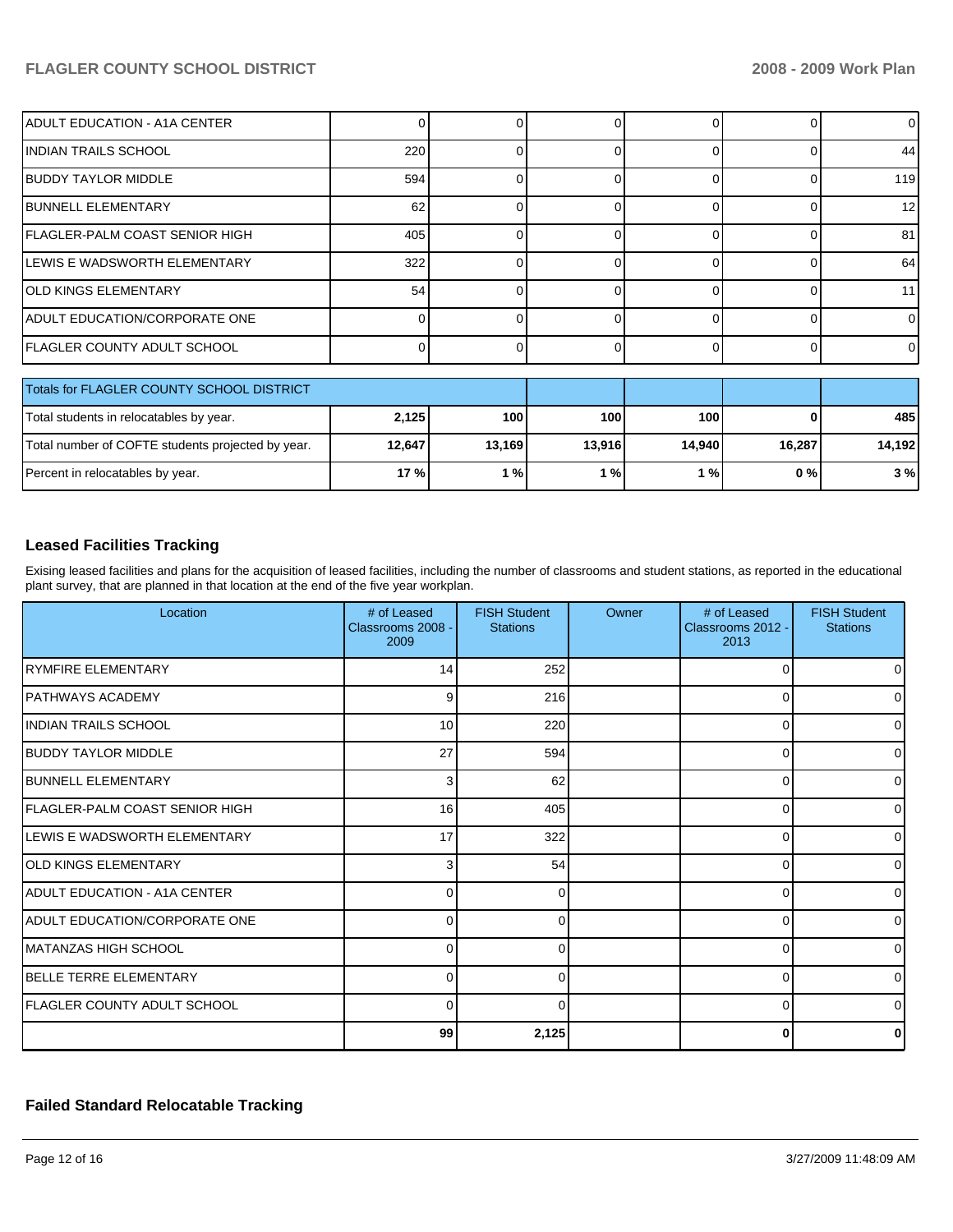Relocatable units currently reported by school, from FISH, and the number of relocatable units identified as 'Failed Standards'.

Nothing reported for this section.

# **Planning**

### **Class Size Reduction Planning**

**Plans approved by the school board that reduce the need for permanent student stations such as acceptable school capacity levels, redistricting, busing, year-round schools, charter schools, magnet schools, public-private partnerships, multitrack scheduling, grade level organization, block scheduling, or other alternatives.** 

Flagler County Schools has adopted the Kindergarten-8th Grade format for all new elementary and middle schools. This format is built with the ability for any room to be used as a primary or intermediate level classroom as the the needed toilet rooms are incorporated into the classroom design. The District has also had the practice of phasing in a new high school by opening with the Freshman Center and adding grades year by year, thereby allowing the new facilities to be under construction as they are becoming fully occupied. The Interlocal Agreement for Public School Facility Planning Sec. 17(c) states that the District may identify the contiguous concurrency service area with available capacity to serve, restructure school attendance zonees or other operational components such that the impacts of a proposed development will not cause the Level of Service Standard to be exceeded. Additionally Sec. 12 (f) states that the School Board could consider double sessions, year-long school, dual enrollment and virtual school.

#### **School Closure Planning**

**Plans for the closure of any school, including plans for disposition of the facility or usage of facility space, and anticipated revenues.** 

No existing school facilities are planned to be closed. No properties are currently identified for disposal.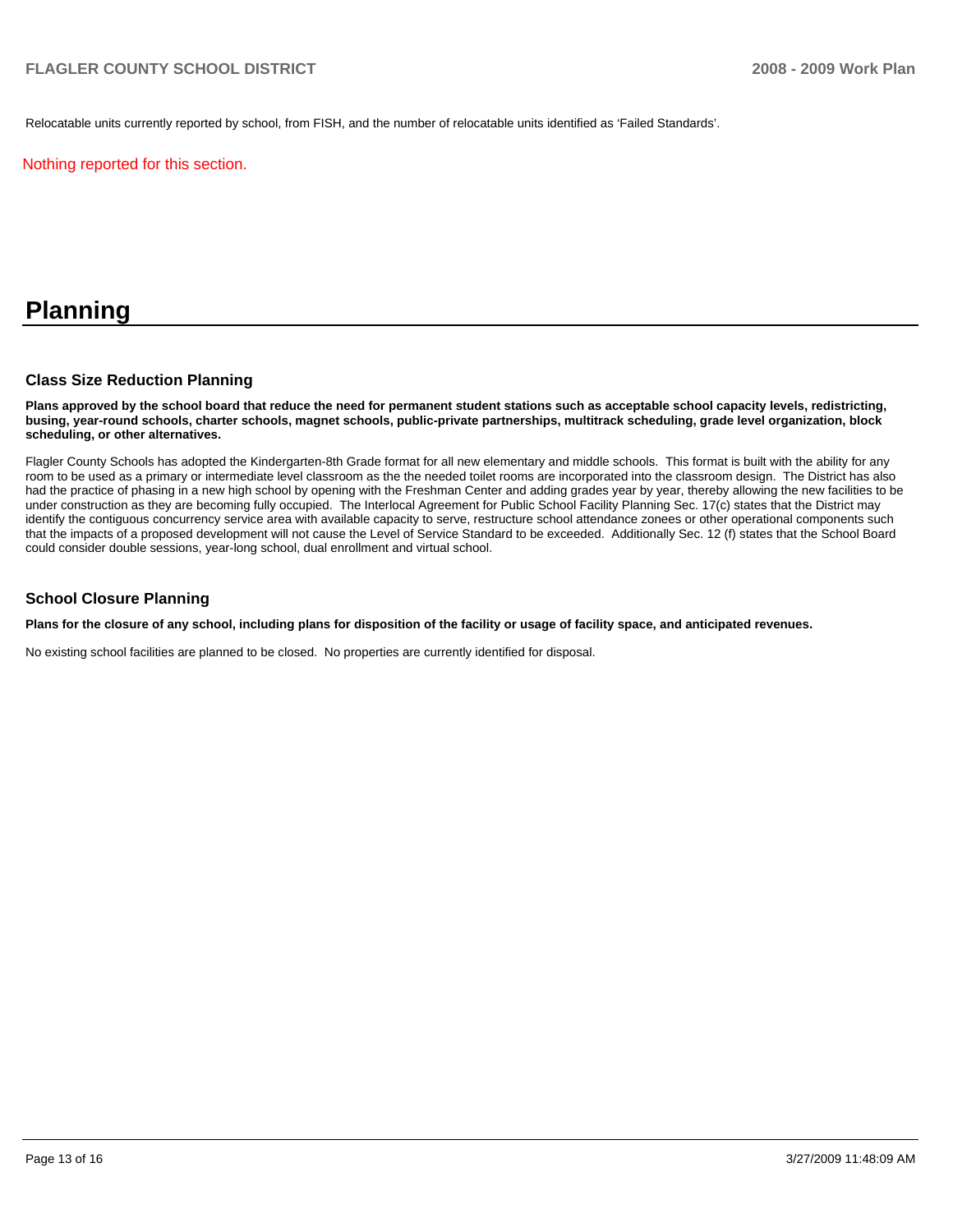# **Long Range Planning**

### **Ten-Year Maintenance**

District projects and locations regarding the projected need for major renovation, repair, and maintenance projects within the district in years 6-10 beyond the projects plans detailed in the five years covered by the work plan.

| Project                    | 2012 - 2013 / 2017 - 2018<br><b>Projected Cost</b> |
|----------------------------|----------------------------------------------------|
| Roofing/Paving/HVAC        | \$20,500,000                                       |
| <b>Service Contracts</b>   | \$9,200,000                                        |
| Minor Maintenance & Repair | \$2,500,000                                        |
|                            | \$32,200,000                                       |

## **Ten-Year Capacity**

Schedule of capital outlay projects projected to ensure the availability of satisfactory student stations for the projected student enrollment in K-12 programs for the future 5 years beyond the 5-year district facilities work program.

| Project                            | Location, Community, Quadrant or other<br>general location | 2012 - 2013 / 2017 - 2018<br><b>Projected Cost</b> |
|------------------------------------|------------------------------------------------------------|----------------------------------------------------|
| New K-8 "G" (West Flager)          | CSA <sub>7</sub>                                           | \$36,000,000                                       |
| New K-8 "E" (Hargrove R/W)         | CSA <sub>5</sub>                                           | \$36,000,000                                       |
| New K-8 "J" (West Palm Coast) K-8  | CSA <sub>4</sub>                                           | \$36,000,000                                       |
| New K-8 School "M" (NE Palm Coast) | CSA <sub>1</sub>                                           | \$36,000,000                                       |
| INew K-8 "D" Seminole Woods        | CSA <sub>6</sub>                                           | \$36,000,000                                       |
| New K-8 "F" Central East           | CSA <sub>2</sub>                                           | \$32,000,000                                       |
|                                    |                                                            | \$212,000,000                                      |

### **Ten-Year Planned Utilization**

Schedule of planned capital outlay projects identifying the standard grade groupings, capacities, and planned utilization rates of future educational facilities of the district for both permanent and relocatable facilities.

| Grade Level Projections         | <b>FISH</b><br><b>Student</b><br><b>Stations</b> | Actual 2007 -<br><b>2008 FISH</b><br>Capacity | Actual<br>$2007 -$<br>2008<br>COFTE | <b>Utilization</b> | Actual 2007 - 2008   Actual 2008 - 2009 / 2017 - 2018 new   Projected 2017 -   Projected 2017 -  <br>Student Capacity to be added/removed | 2018 COFTE | 2018 Utilization |
|---------------------------------|--------------------------------------------------|-----------------------------------------------|-------------------------------------|--------------------|-------------------------------------------------------------------------------------------------------------------------------------------|------------|------------------|
| Elementary - District<br>Totals | 8.119                                            | 8.119                                         | 5.739.99                            | 70.70 %            | 6.985                                                                                                                                     | 15.104     | 100.00 %         |
| Middle - District Totals        | 4.821                                            | 4.339                                         | 2.865.51                            | 66.05 %            | 1.463                                                                                                                                     | 5.802      | 100.00 %         |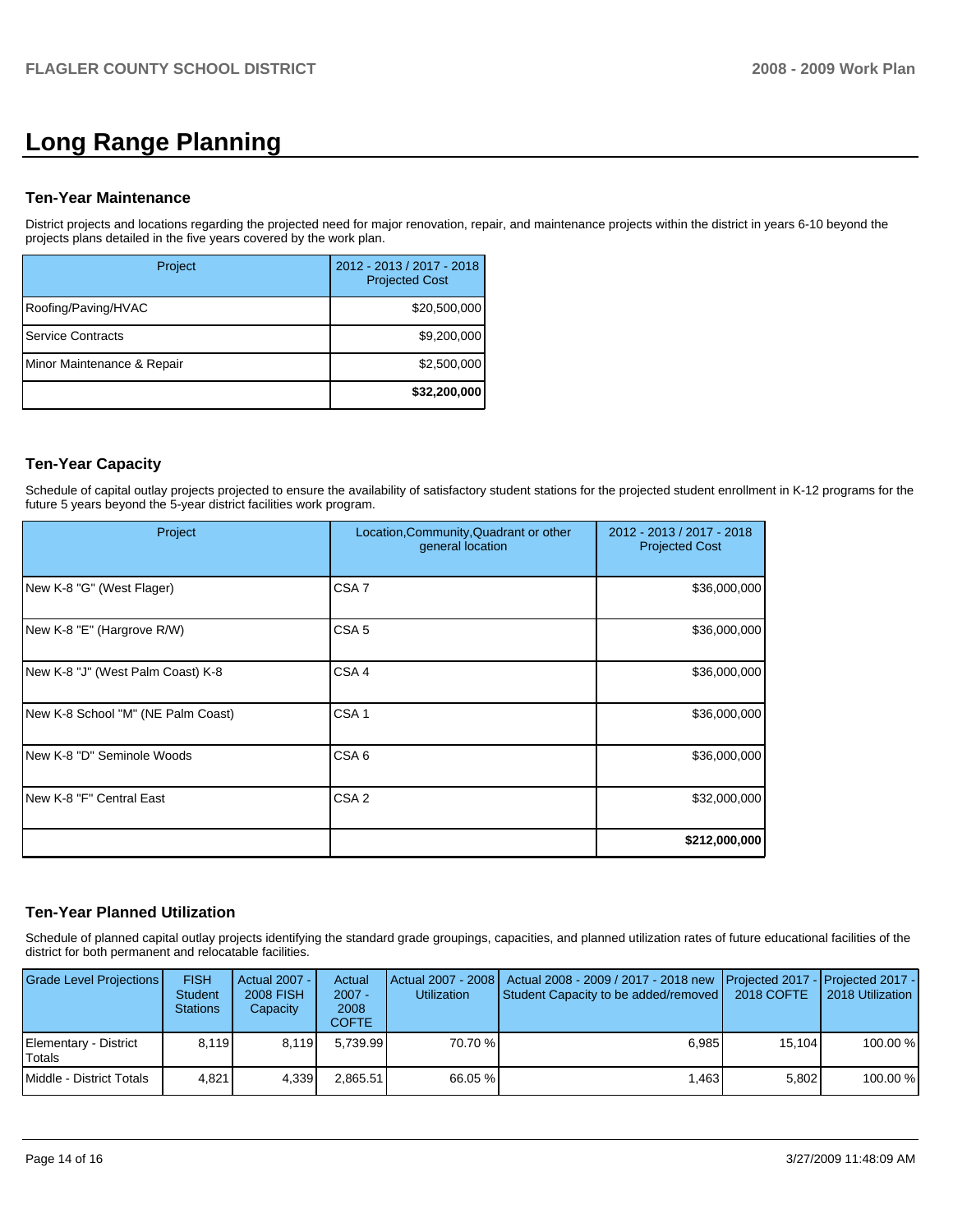| High - District Totals | 6,238            | 5,926            | 3.549.59  | 59.91 % |       | 5,216  | 88.02 % |
|------------------------|------------------|------------------|-----------|---------|-------|--------|---------|
| Other - ESE, etc       | 310 <sub>1</sub> | 310 <sup>1</sup> | 84.64     | 27.42 % |       | 118 I  | 38.06 % |
|                        | 19,488           | 18,694           | 12.239.73 | 65.47 % | 8,448 | 26,240 | 96.68 % |

#### **Ten-Year Infrastructure Planning**

**Proposed Location of Planned New, Remodeled, or New Additions to Facilities in 06 thru 10 out years (Section 28).** 

West Flagler and Hargrove Area are not currently served by utilities, not school site owned. West Palm Coast and NE Palm Coast will have utilities, however no site is owned. Seminole Woods is owned, utilities will need to be extended to site. Central East, site to be recieved per DRI with utilities.

Plans for closure of any school, including plans for disposition of the facility or usage of facility space, and anticipated revenues in the 06 thru 10 out **years (Section 29).** 

No properties are proposed for disposal. The district acquired property in 2008 that will satisfy transportation and other operation needs for the 10 year period.

#### **Twenty-Year Maintenance**

District projects and locations regarding the projected need for major renovation, repair, and maintenance projects within the district in years 11-20 beyond the projects plans detailed in the five years covered by the work plan.

| Project                    | 2017 - 2018 / 2027 - 2028 Projected Cost |
|----------------------------|------------------------------------------|
| Roofing/Paving/HVAC        | \$41,000,000                             |
| <b>I</b> Service Contracts | \$18,400,000                             |
| Minor Maintenance & Repair | \$5,000,000                              |
|                            | \$64,400,000                             |

## **Twenty-Year Capacity**

Schedule of capital outlay projects projected to ensure the availability of satisfactory student stations for the projected student enrollment in K-12 programs for the future 11-20 years beyond the 5-year district facilities work program.

| Project                                    | Location, Community, Quadrant or other<br>general location | 2017 - 2018 / 2027 - 2028<br><b>Projected Cost</b> |
|--------------------------------------------|------------------------------------------------------------|----------------------------------------------------|
| New High School (Northwest Palm Coast)     | CSA <sub>7</sub>                                           | \$80,000,000                                       |
| New K-8 School "N" (vicinity Colbert Lane) | CSA <sub>2</sub>                                           | \$38,000,000                                       |
| New K-8 School "P" (Central Palm Coast)    | CSA <sub>5</sub>                                           | \$38,000,000                                       |
| New K-8 School "K" (Plantation Bay)        | CSA <sub>6</sub>                                           | \$38,000,000                                       |